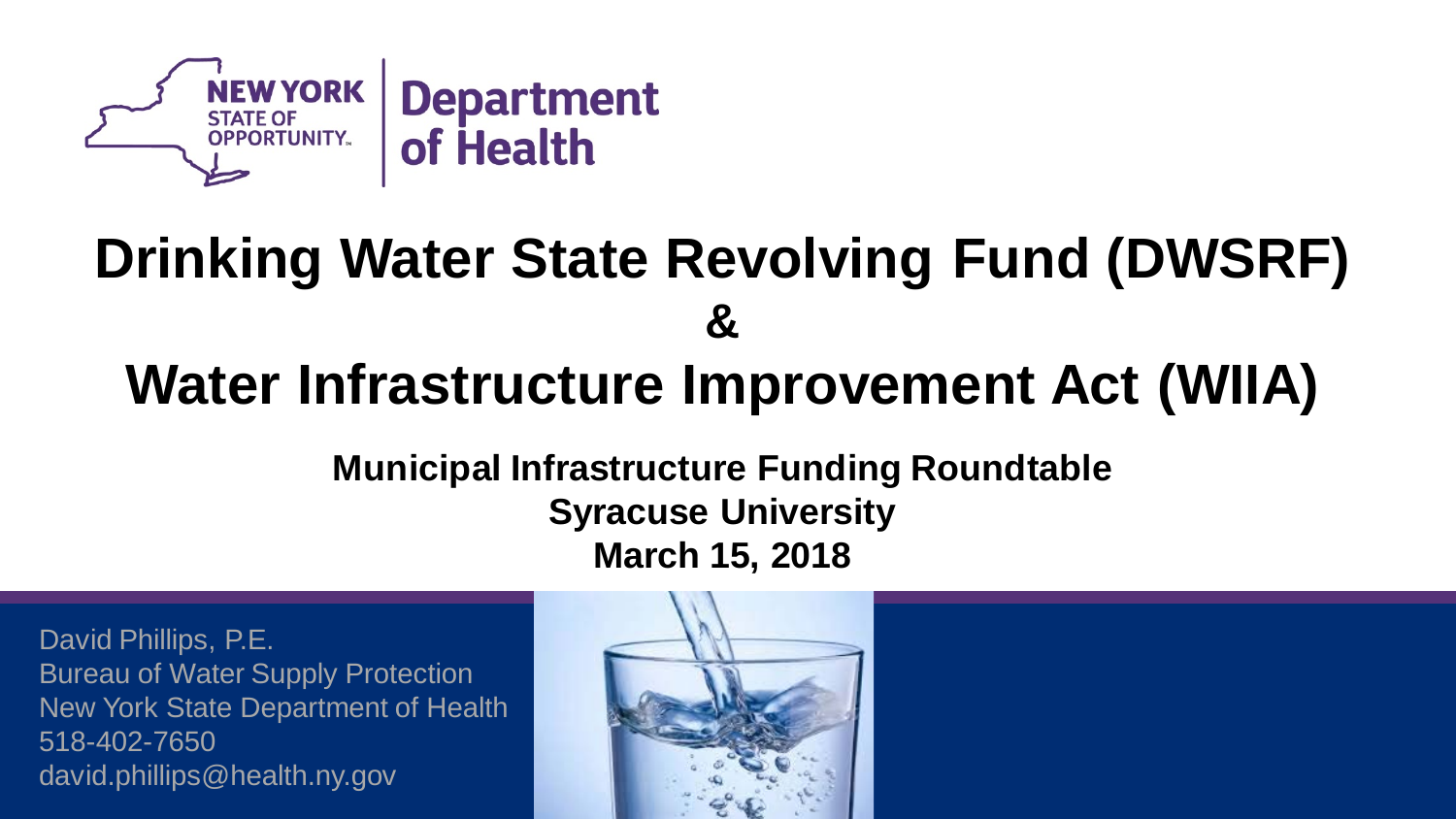## **DWSRF - Program Overview**

- **•** Provides low-cost financial assistance for drinking water infrastructure projects
- **Administered by EFC and DOH**
- Operate on the Federal Fiscal Year (FFY): **October 1 to September 30**
- Intended Use Plan (IUP)
- **Annual Project Priority List (Annual** List)



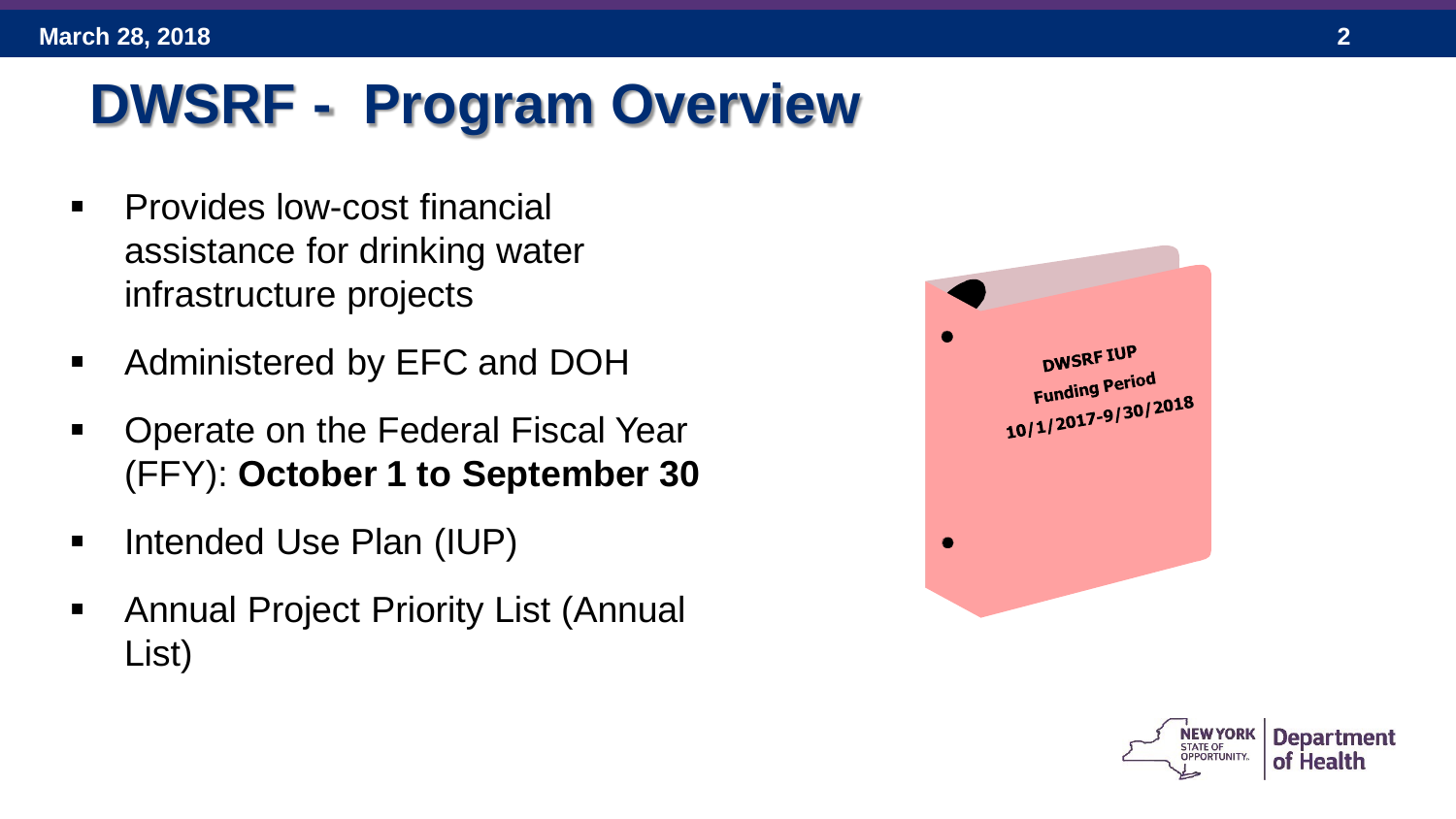# **DWSRF - Types of Financing**

**Short-term** [Up to five years to provide funding for design and initiate construction]

**Interest-Free or market-rate loans** 

**Long-term** [Up to 30 years]

- **Subsidized loans or market rate loans**
- **Interest-Free Loans and Grants**



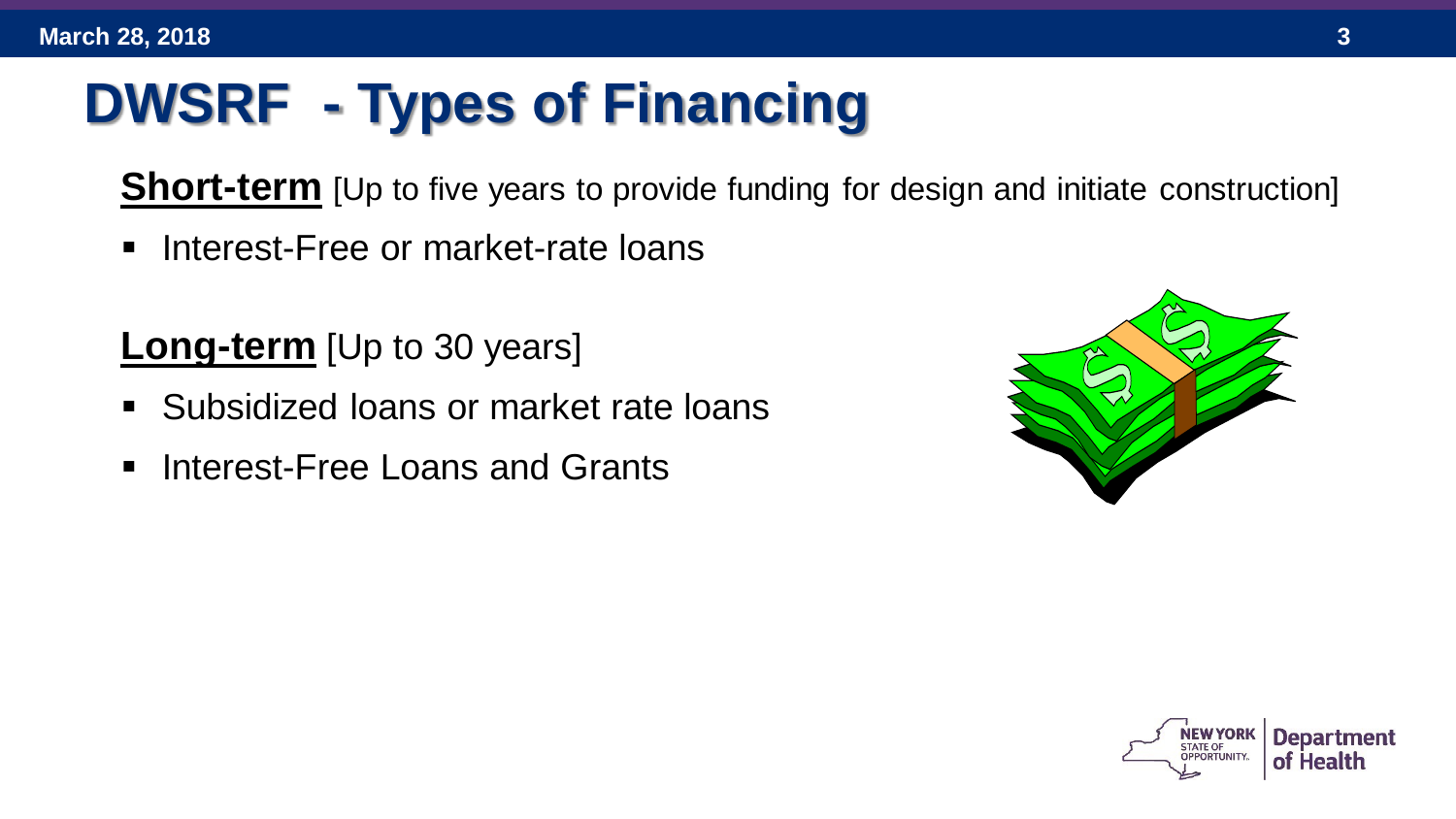## **DWSRF - Hardship Program**

- Interest-free loans and/or grants to assist financially disadvantaged communities
- Maximum grant award is 60% of total project costs, not to exceed \$3 Million
- For FFY 2018 \$8.4 million grant / \$44.8 million 0% loan awarded



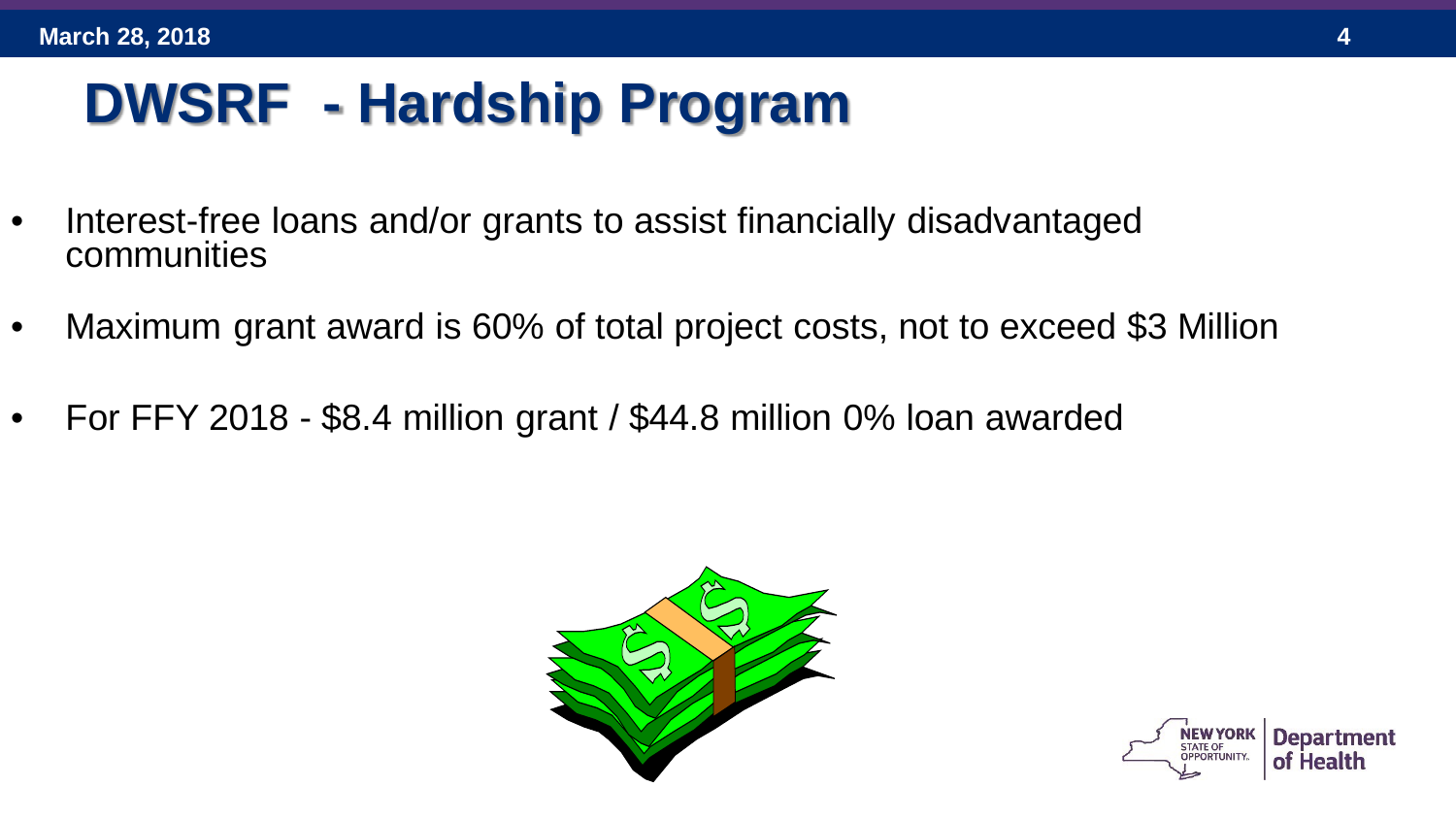## **DWSRF - Hardship Program**

#### **Hardship Eligibility Criteria**:

- Municipally-owned or PSC regulated privately owned system
- Project must be on Annual List at score equal to or above Hardship Line score
- Serve a population of less than of 300,000
- Project cost less than \$14 million
- Community or service area must have a 2015 Median Household Income (MHI) that is less than Statewide MHI of \$59,269 (see IUP for details)

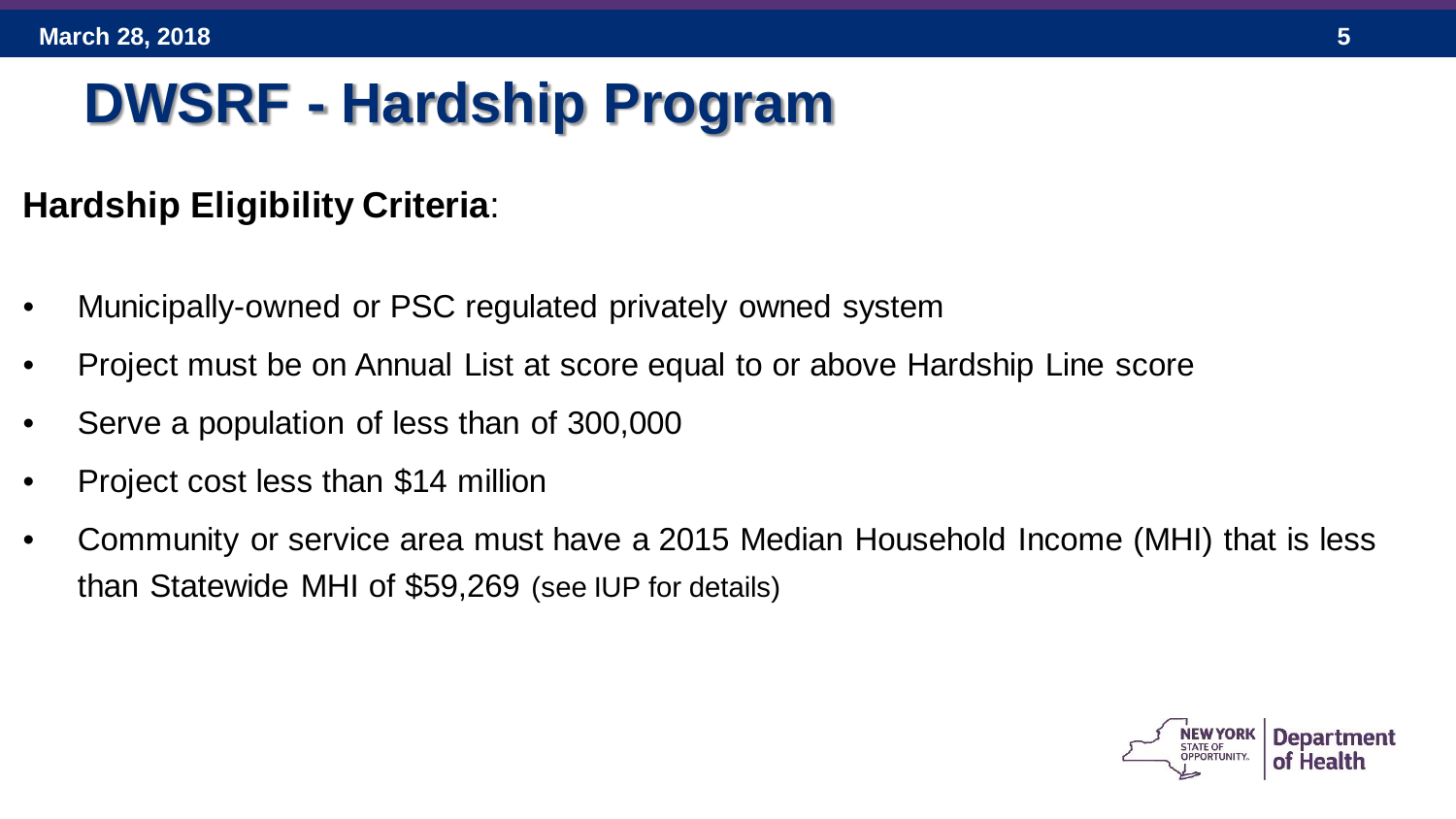## **DWSRF – Program Accomplishments**

### **Since Program Inception in 1996**

- Total of \$6 billion in project financings, including:
	- \$400 million in 0% loans
	- \$354 million in grants to disadvantaged communities
	- 421 public water systems received DWSRF assistance



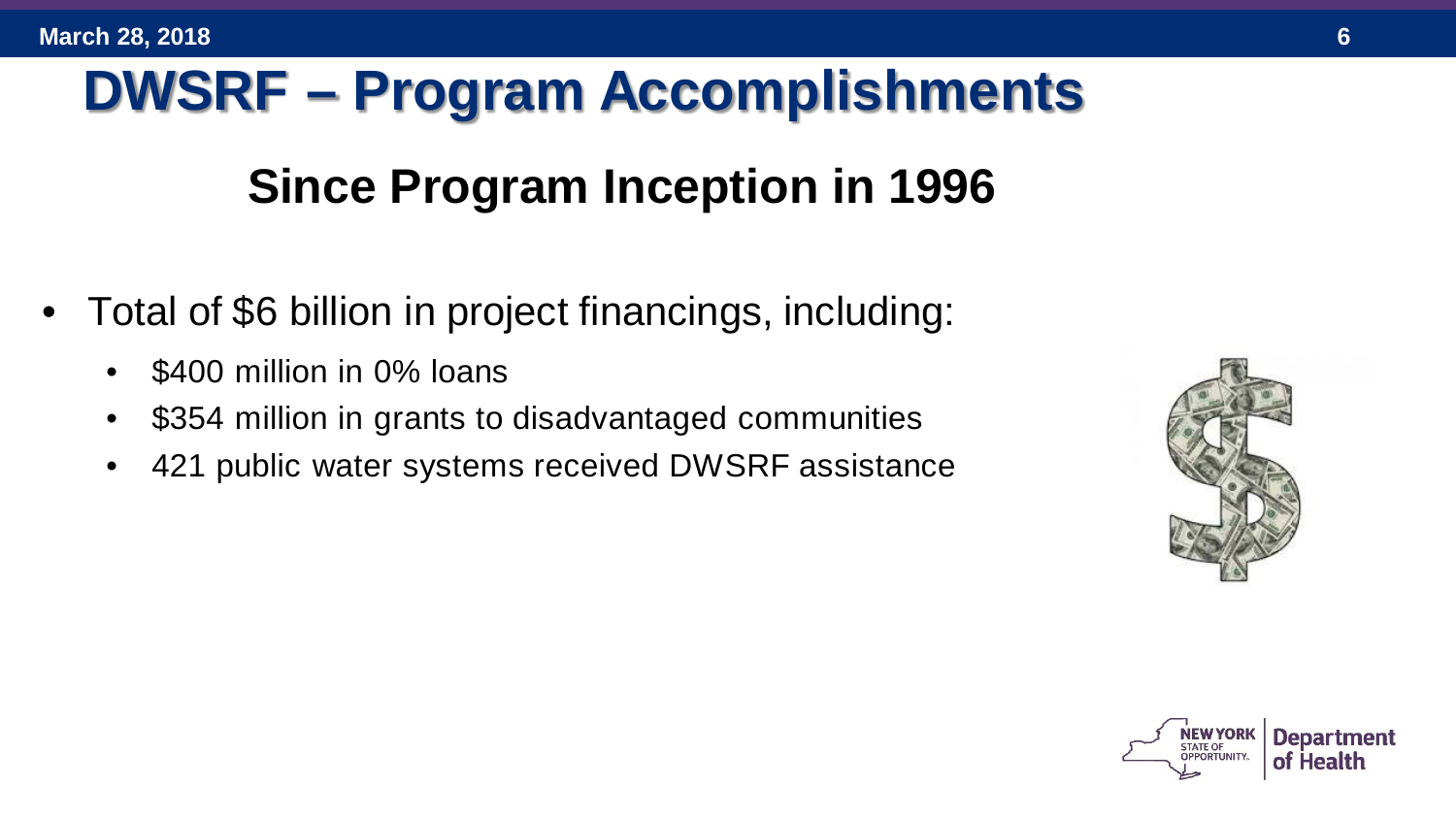## **DWSRF – Program Eligibility**

### Eligible Systems

- **Public and privately owned community water systems**
- Non-profit, non-community public water systems

#### Eligible Projects

- New/upgrade/replace infrastructure to comply or remain in compliance with federal or state health standards
- Source, transmission, treatment, storage, pumping, distribution, metering, controls, security……..
- Public water system creation/extension





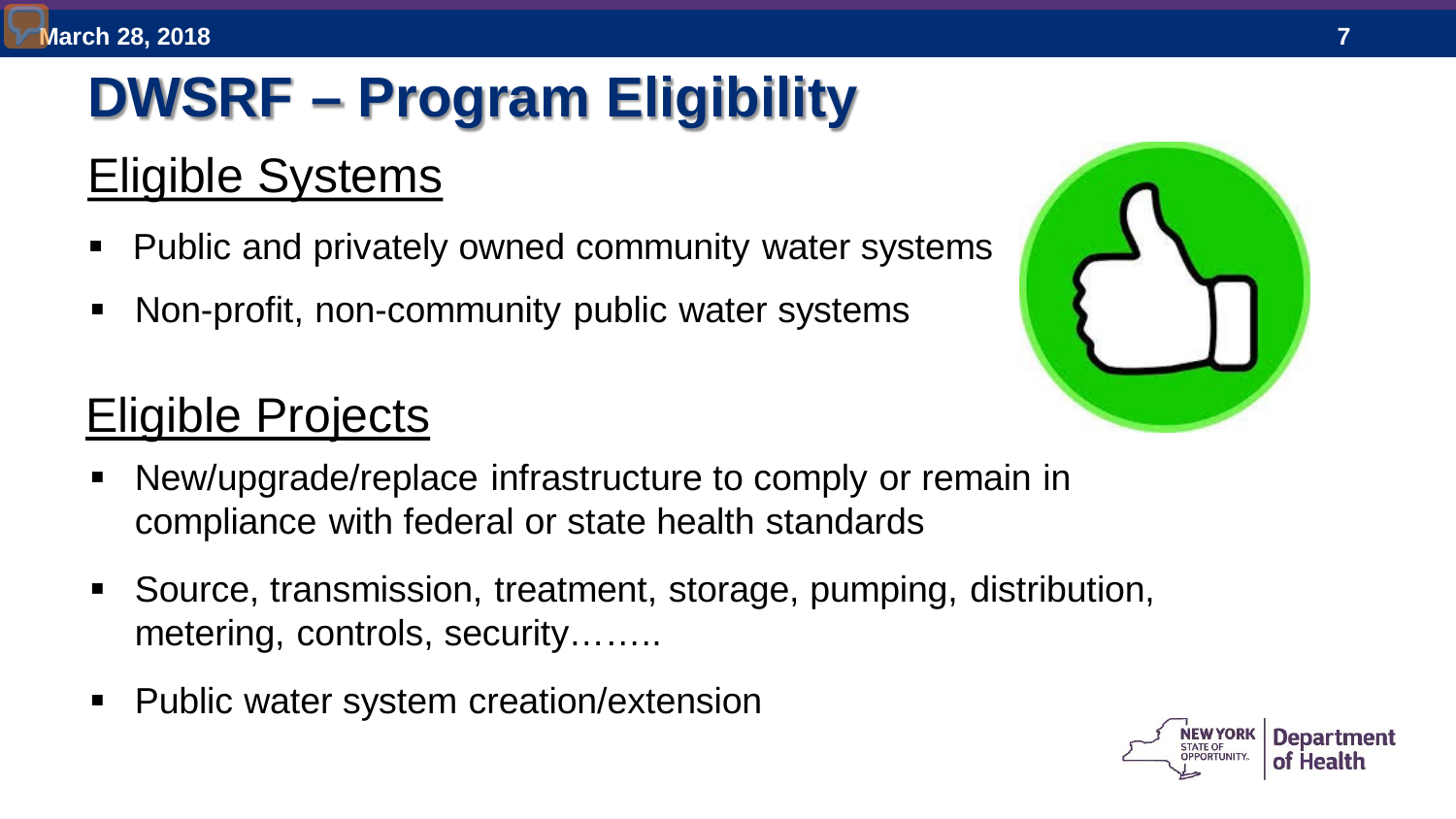## **DWSRF - Ineligible Projects**

- Projects with the primary purpose of:
	- $\checkmark$  Fire protection
	- $\checkmark$  Growth/Development
- Also:
	- $\checkmark$  Dams
	- $\checkmark$  Reservoirs
	- $\checkmark$  Acquisition of land not integral to an eligible project



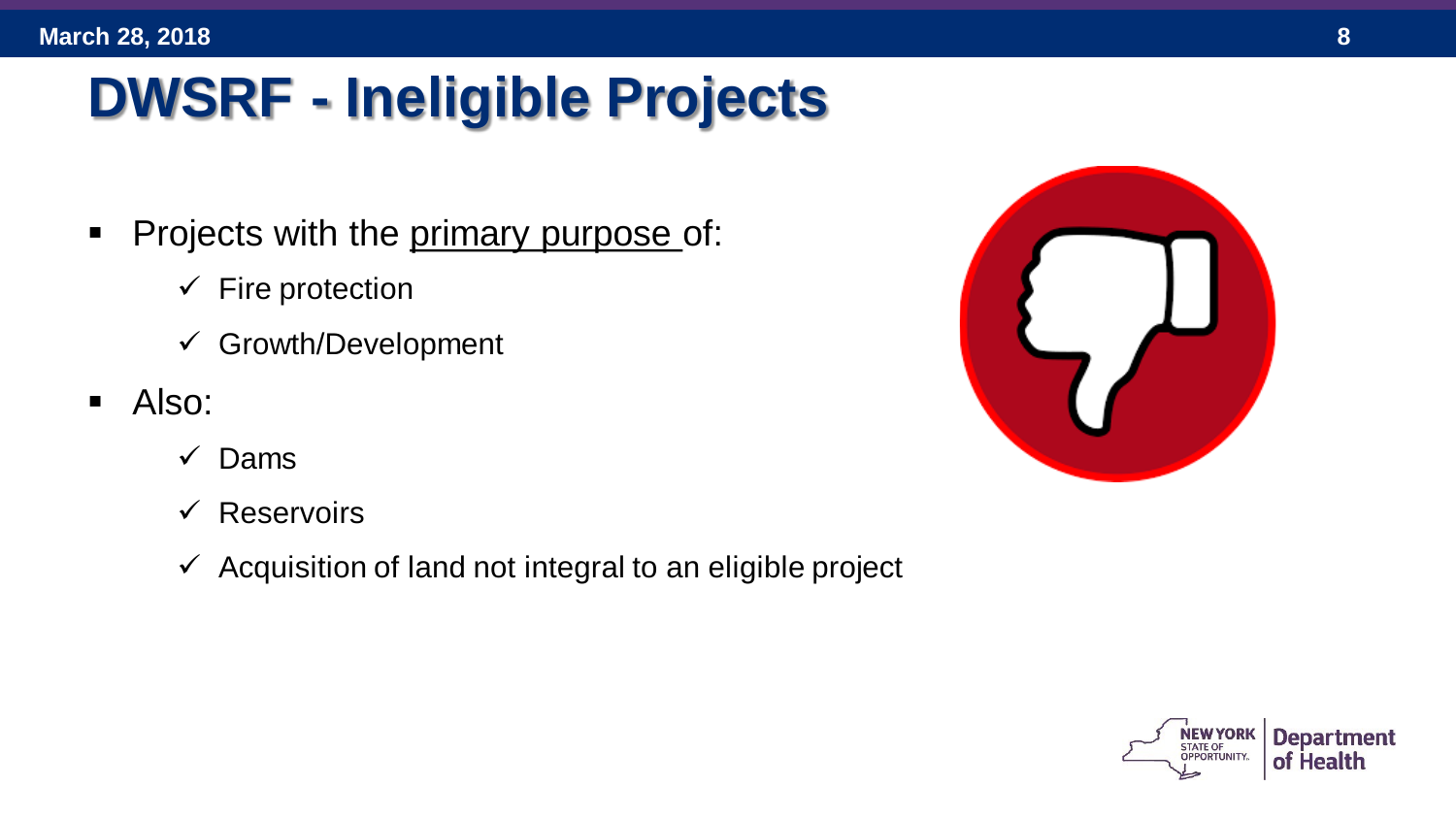### **DWSRF - Public Health Priority Ranking Criteria**

#### **Priority Ranking Criteria**

- 1. Acute public health risks
- 2. Chronic/long term risks
- 3. Infrastructure needs

#### **Scoring Factors**

- $\checkmark$  MCL Violations
- $\checkmark$  Sanitary Code Violations
- $\checkmark$  System Reliability/Dependability Issues
- $\checkmark$  Financial Need

**Refer to IUP Attachment I**

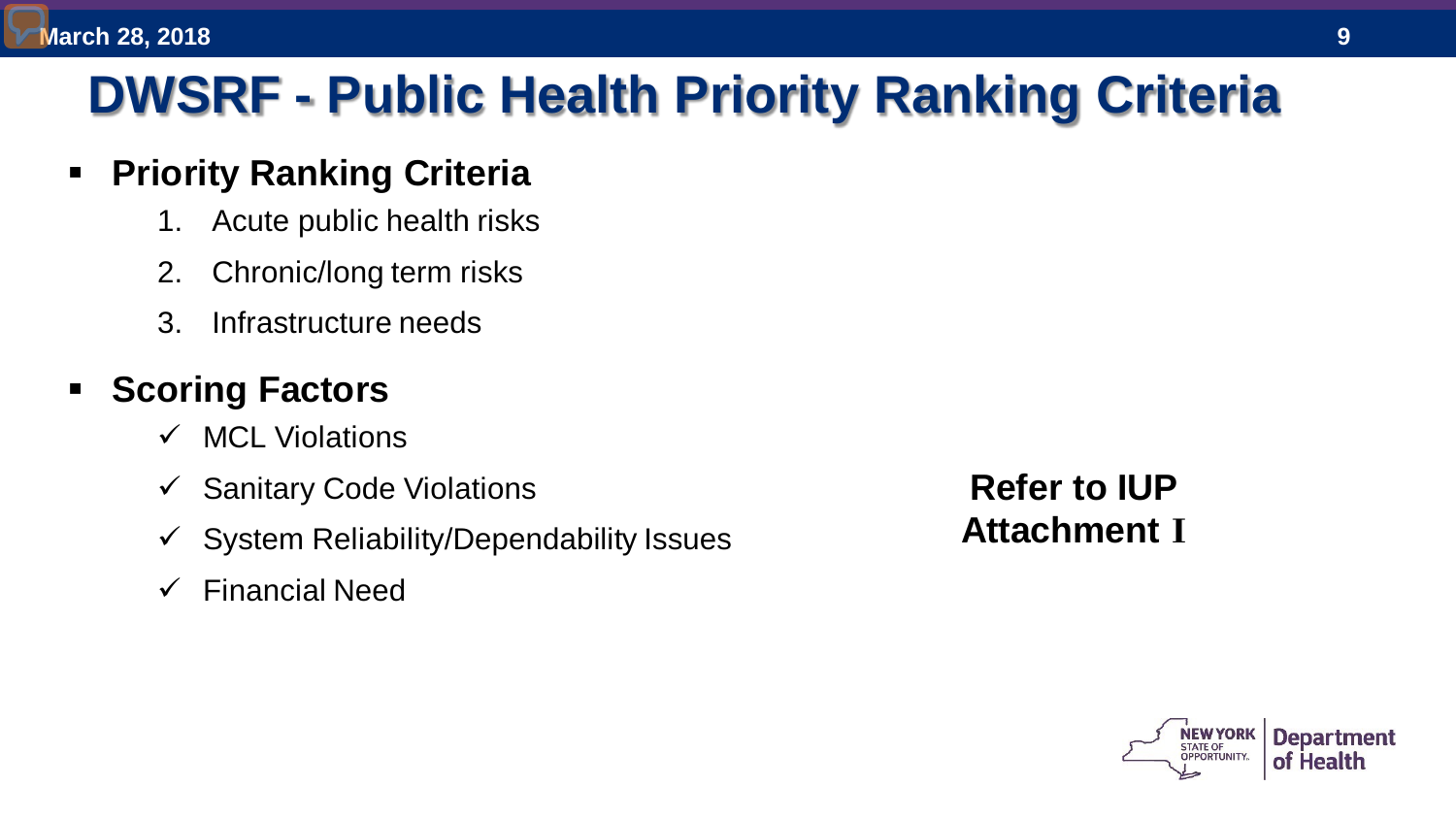## **NYS Water Infrastructure Improvement Act (WIIA)**

- State grants for drinking water and clean water infrastructure projects
- Created in 2015 with \$400 million for 3 years
- Added \$1 billion to be used over 5 state fiscal years in 2017
- Administered by EFC and DOH



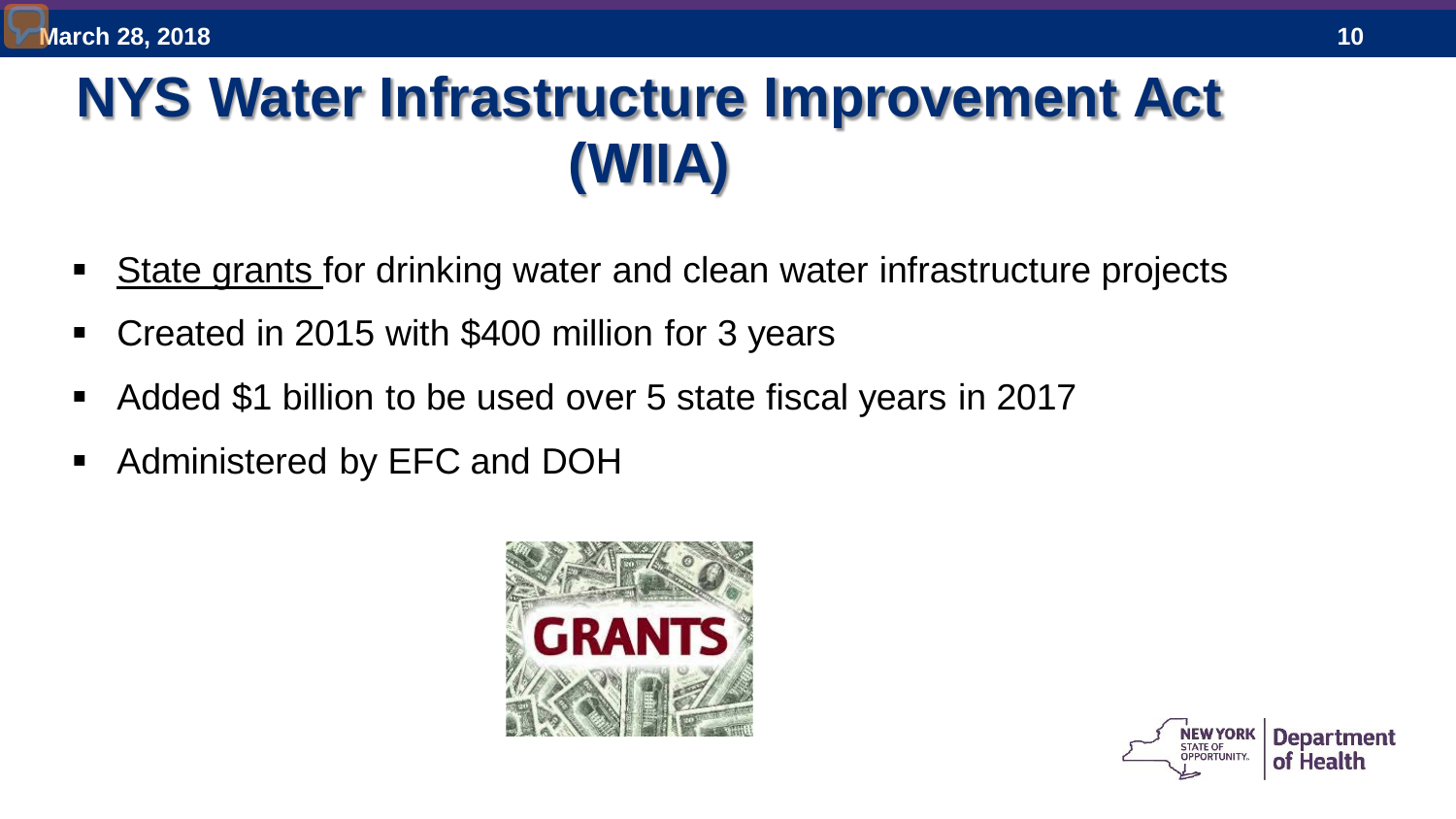# **WIIA - Program Summary**

#### WIIA

- Grant up to 60% of eligible net project costs
- Maximum grant = \$3 Million
- No single project or municipality can receive more than \$3 million in DWSRF grant and/or WIIA grant over a rolling 5-year period \*(excludes IMG grants)

### Intermunicipal Grant Program (IMG):

- Project must serve multiple municipalities lead muni applies on behalf of all
- Grant up to 40% of eligible net project costs
- Maximum grant  $= $10$  Million

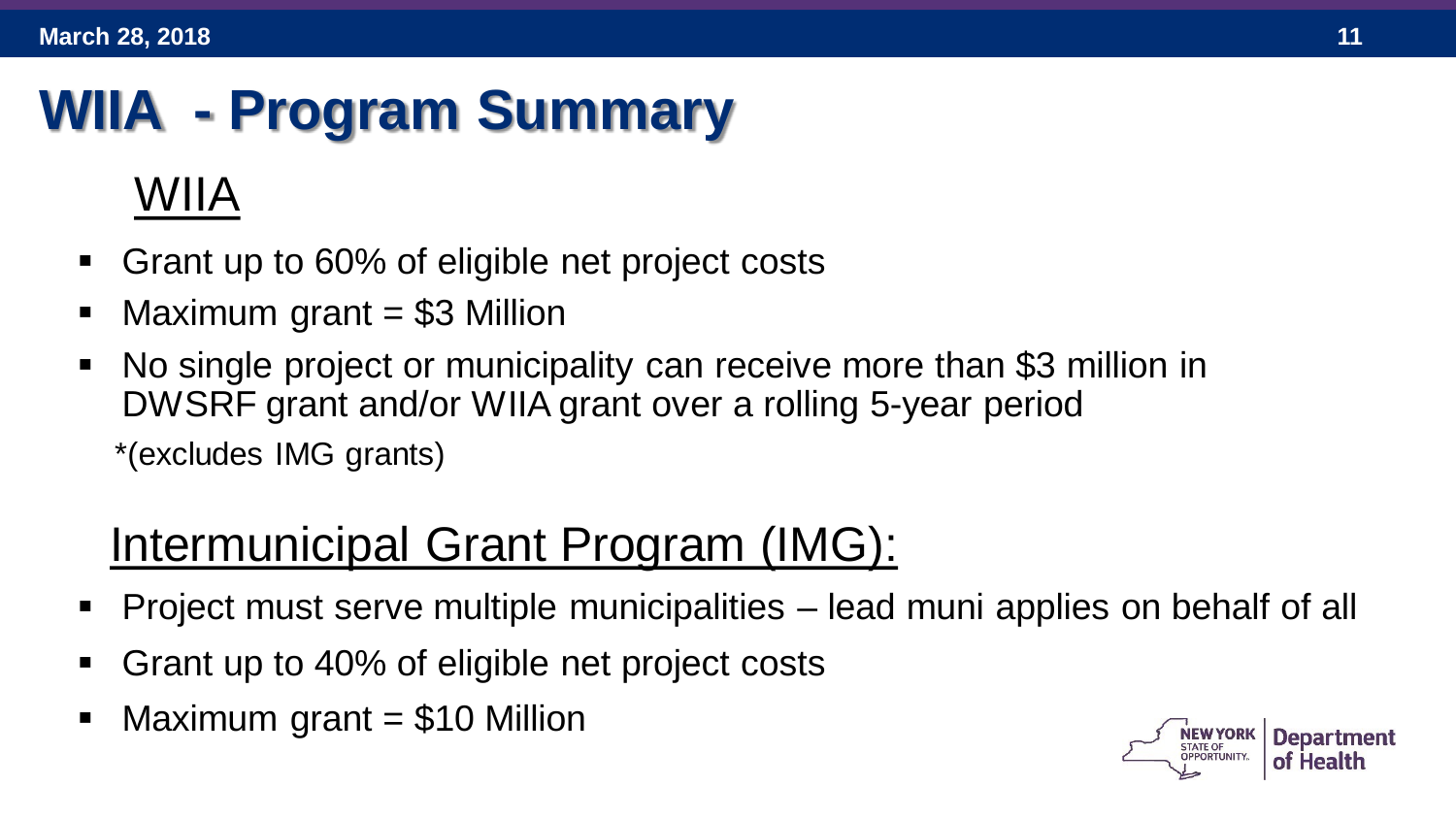# **WIIA – Program Eligibility**

#### Eligible Applicants:

- **Municipalities** 
	- **County**
	- **City**
	- Town
	- Village
- **-** District Corporation
- **County/Town Improvement District**
- **School District**
- **Indian Nation or Tribe**
- **Public Benefit Corp. or Authority**



### Eligible Projects:

**Infrastructure projects defined as eligible by the** DWSRF program

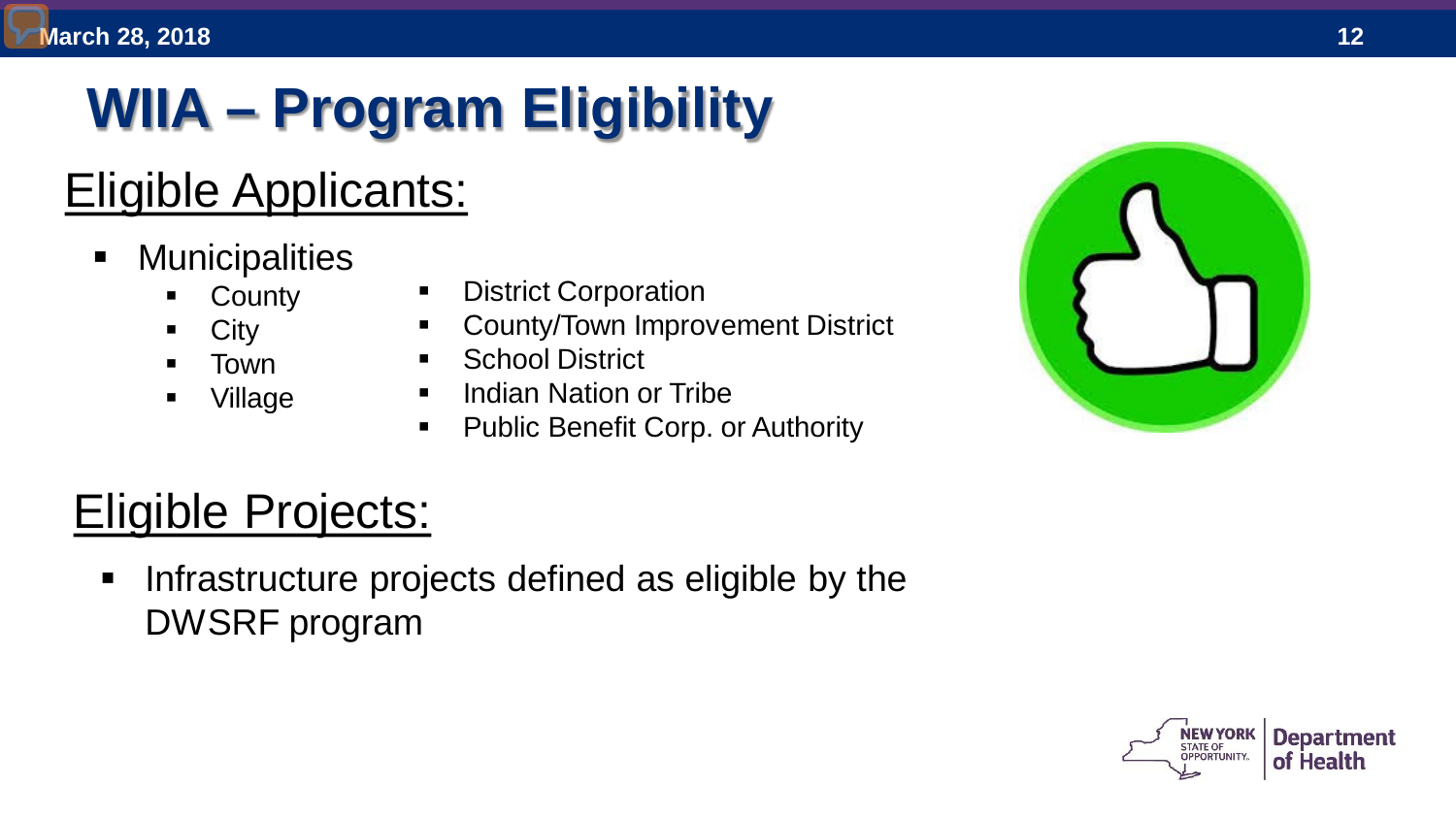## **WIIA - Evaluation Criteria**

- **Protection of public health and water quality (DWSRF scoring criteria)**
- **Financial Need**
- **Readiness of project to move forward**

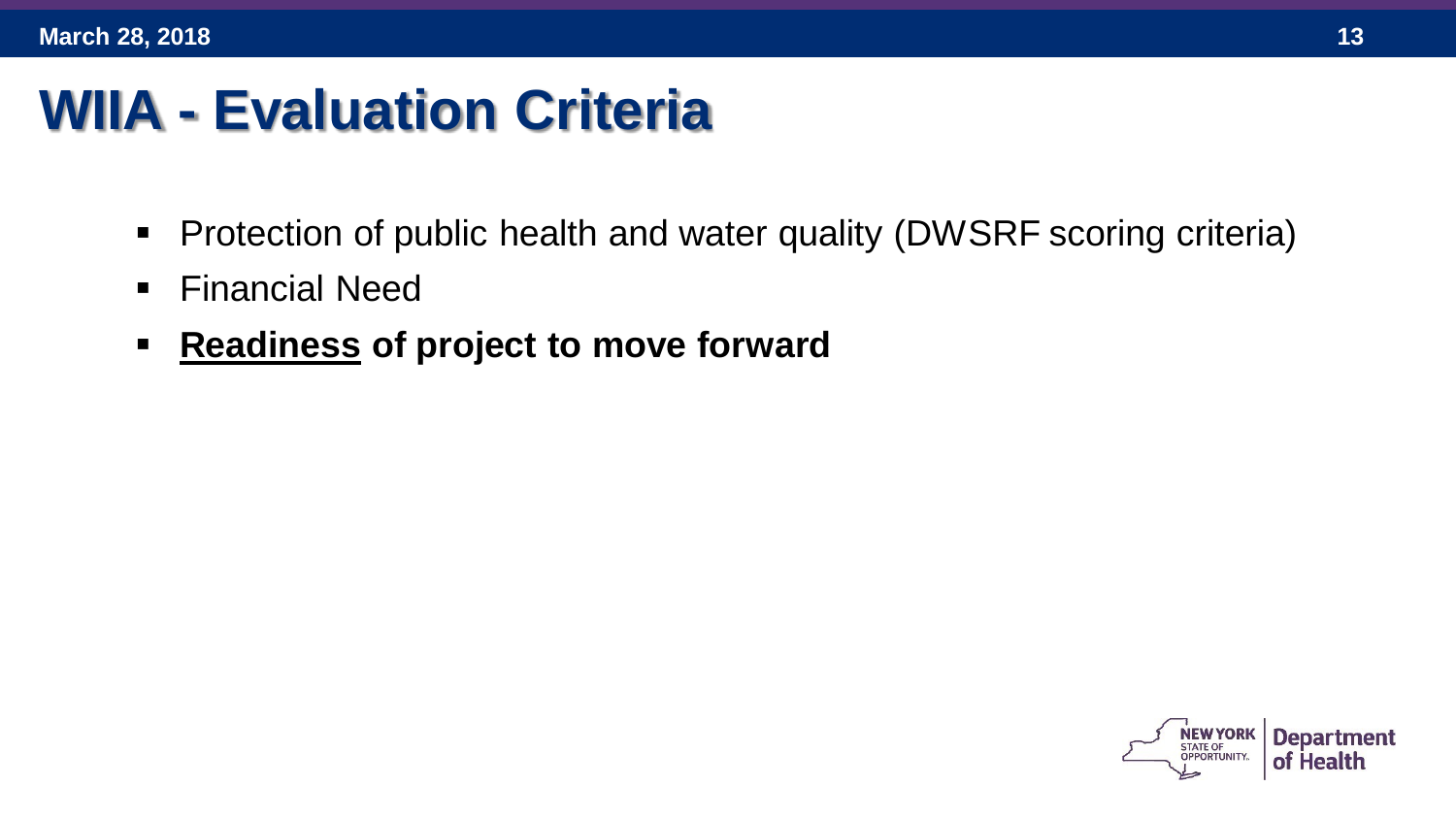## **WIIA – Application Requirements**

#### **Requirements for Complete WIIA Application:**

- Submit Engineering Report to DOH
- Complete State Environmental Quality Review (SEQR)
- State Historic Preservation Office (SHPO) acknowledgement letter
- Smart Growth Act Compliance
- Bond Resolution Adopted
- Completion of water district formation, including Office of the State Comptroller approval, if applicable



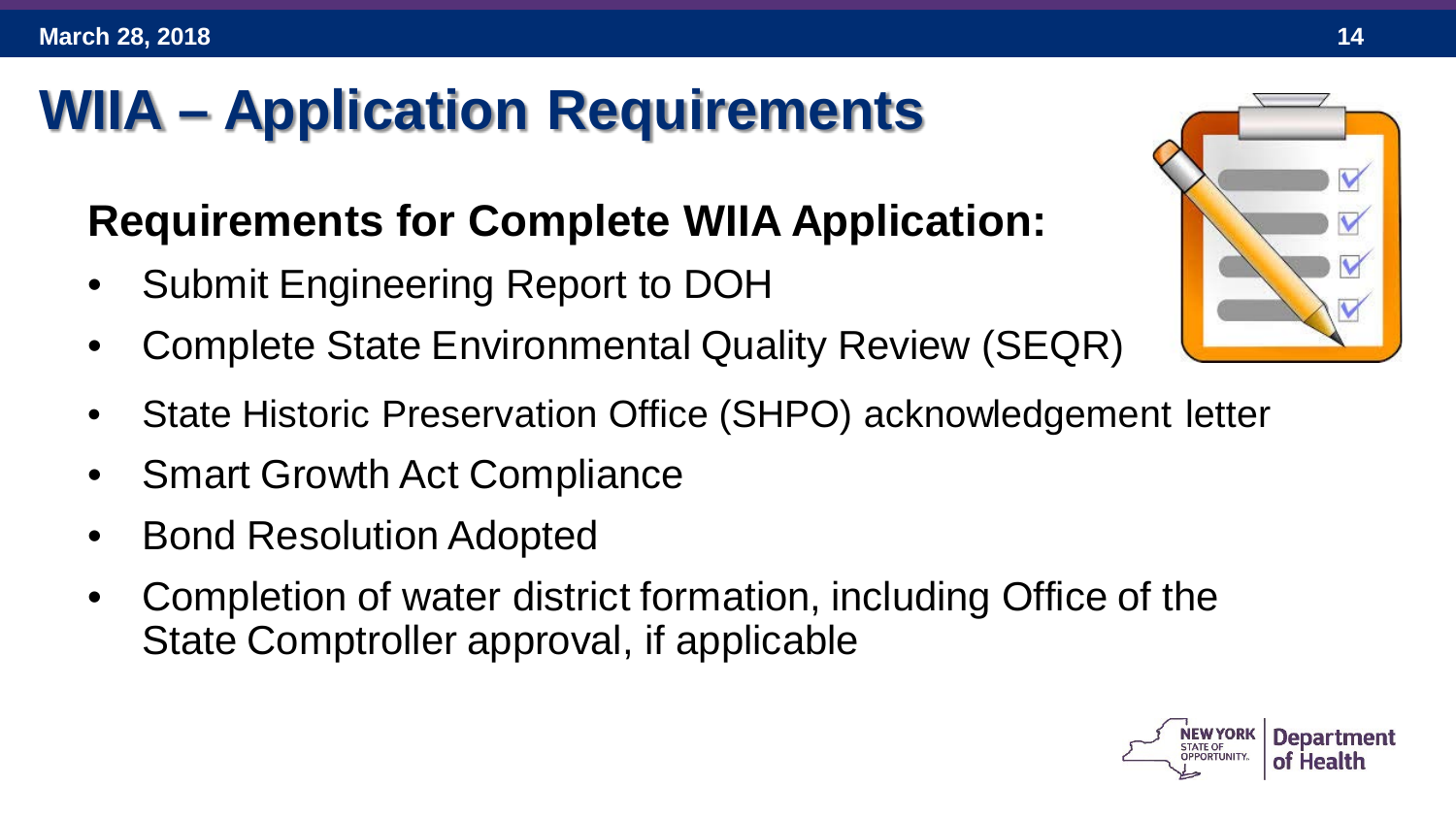## **WIIA – Program Accomplishments**

## **Total Amounts over 3 State Fiscal Years**

- Round 1: \$50 Million in SFY 15-16 (Awarded December 2015)
- Round 2: \$175 Million in SFY 16-17 (Awarded August 2016)
- Round 3: \$225 Million in SFY 17-18 (Awarded October 2017)

## **Drinking Water Awards**

- Round 1: \$20 Million for 12 projects
- Round 2: \$87.5 Million for 51 projects
- Round 3: \$113.9 Million for 72 projects

#### **Round 4: Timing and amount TBD**



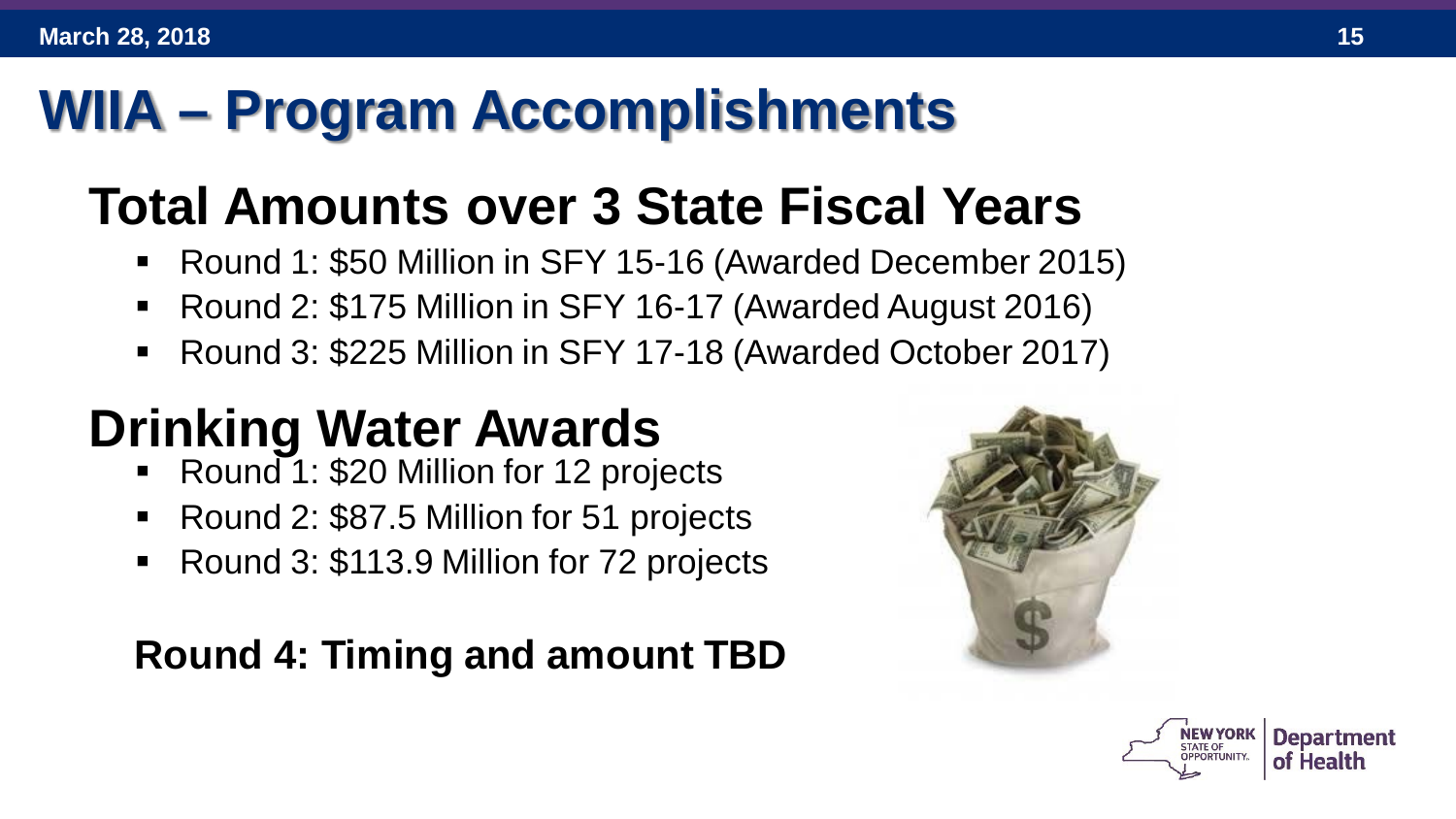## **DOH Central Office Contacts**



#### (Attachment VIII of the IUP)